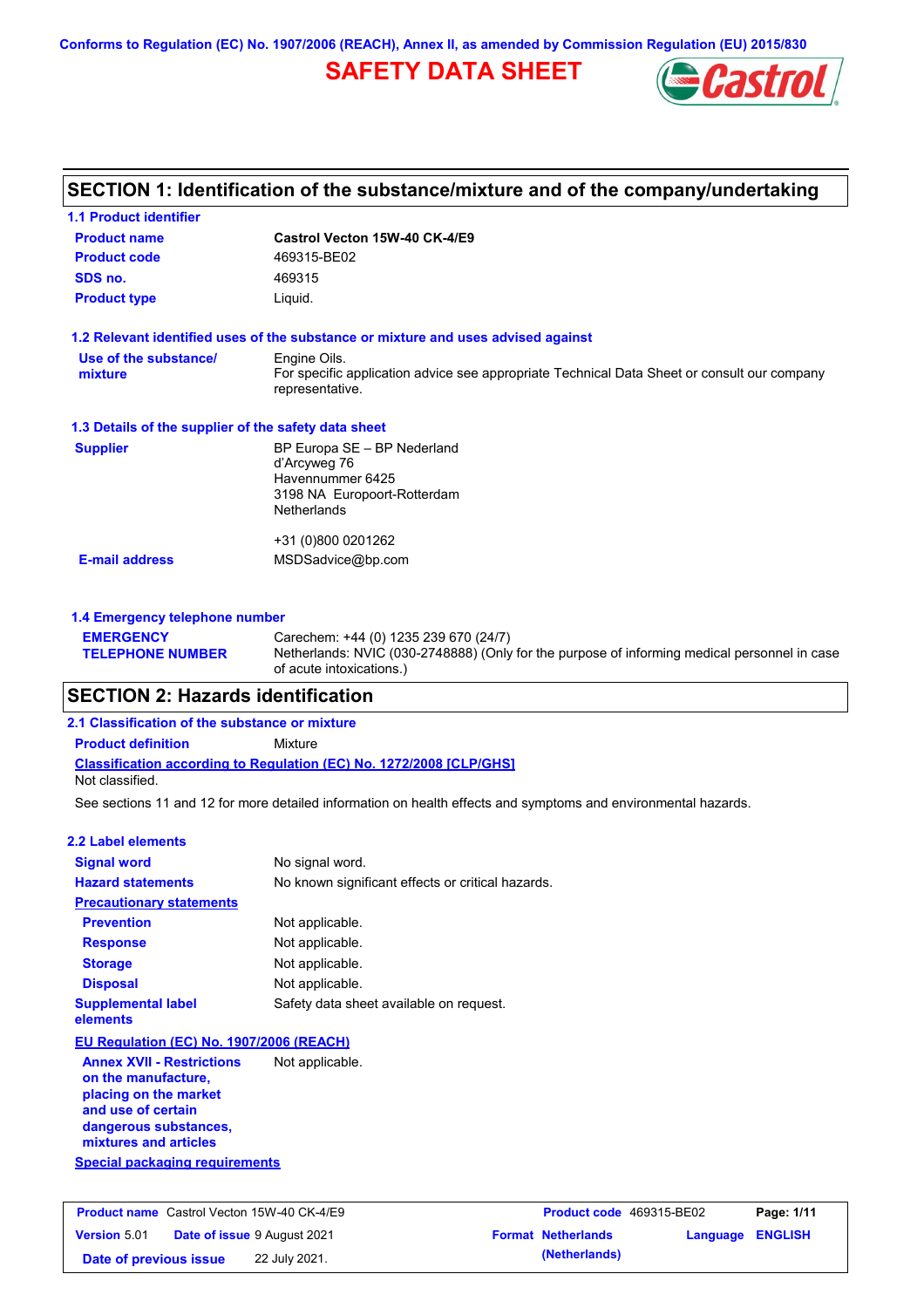### **Conforms to Regulation (EC) No. 1907/2006 (REACH), Annex II, as amended by Commission Regulation (EU) 2015/830**

## **SECTION 2: Hazards identification**

| <b>Containers to be fitted</b><br>with child-resistant<br>fastenings                                                     | Not applicable.                                                                                                                                                                                                                 |
|--------------------------------------------------------------------------------------------------------------------------|---------------------------------------------------------------------------------------------------------------------------------------------------------------------------------------------------------------------------------|
| <b>Tactile warning of danger</b>                                                                                         | Not applicable.                                                                                                                                                                                                                 |
| 2.3 Other hazards                                                                                                        |                                                                                                                                                                                                                                 |
| <b>Results of PBT and vPvB</b><br>assessment                                                                             | Product does not meet the criteria for PBT or vPvB according to Regulation (EC) No. 1907/2006,<br>Annex XIII.                                                                                                                   |
| <b>Product meets the criteria</b><br>for PBT or vPvB according<br>to Regulation (EC) No.<br><b>1907/2006, Annex XIII</b> | This mixture does not contain any substances that are assessed to be a PBT or a vPvB.                                                                                                                                           |
| Other hazards which do<br>not result in classification                                                                   | Defatting to the skin.<br><b>USED ENGINE OILS</b><br>Used engine oil may contain hazardous components which have the potential to cause skin<br>cancer.<br>See Toxicological Information, section 11 of this Safety Data Sheet. |
|                                                                                                                          | Experimental data on one or more of the components has been used to determine all or part of<br>the hazard classification of this product.                                                                                      |

## **SECTION 3: Composition/information on ingredients**

Mixture

## **3.2 Mixtures**

**Product definition**

 $H$ ighly refined base oil (IP 346 DMSO extract < 3%). Proprietary performance additives.

| <b>Product/ingredient</b><br>name                                                                          | <b>Identifiers</b>                                                                             | $\frac{9}{6}$ | <b>Regulation (EC) No.</b><br>1272/2008 [CLP]                      | <b>Type</b> |
|------------------------------------------------------------------------------------------------------------|------------------------------------------------------------------------------------------------|---------------|--------------------------------------------------------------------|-------------|
| Distillates (petroleum), hydrotreated<br>heavy paraffinic                                                  | REACH #: 01-2119484627-25 ≥75 - ≤90<br>EC: 265-157-1<br>CAS: 64742-54-7<br>Index: 649-467-00-8 |               | Not classified.                                                    | $[2]$       |
| Distillates (petroleum), solvent-<br>dewaxed heavy paraffinic                                              | REACH #: 01-2119471299-27<br>EC: 265-169-7<br>CAS: 64742-65-0<br>Index: 649-474-00-6           | ≤5            | Not classified.                                                    | $[2]$       |
| Distillates (petroleum), hydrotreated<br>heavy paraffinic                                                  | REACH #: 01-2119484627-25 ≤5<br>EC: 265-157-1<br>CAS: 64742-54-7<br>Index: 649-467-00-8        |               | Asp. Tox. 1, H304                                                  | [1] [2]     |
| Distillates (petroleum), solvent-<br>dewaxed heavy paraffinic                                              | REACH #: 01-2119471299-27 ≤3<br>EC: 265-169-7<br>CAS: 64742-65-0<br>Index: 649-474-00-6        |               | Asp. Tox. 1, H304                                                  | [1] [2]     |
| reaction mass of isomers of:<br>C7-9-alkyl 3-(3,5-di-tert-butyl-<br>4-hydroxyphenyl)propionate             | REACH #: 01-0000015551-76 ≤3<br>EC: 406-040-9<br>CAS: 125643-61-0<br>Index: 607-530-00-7       |               | Aquatic Chronic 4, H413                                            | $[1]$       |
| Distillates (petroleum), solvent-<br>dewaxed light paraffinic                                              | REACH #: 01-2119480132-48 ≤3<br>EC: 265-159-2<br>CAS: 64742-56-9<br>Index: 649-469-00-9        |               | Asp. Tox. 1, H304                                                  | [1] [2]     |
| Paraffin oils (petroleum), catalytic<br>dewaxed heavy                                                      | REACH #: 01-2119487080-42 ≤3<br>EC: 265-174-4<br>CAS: 64742-70-7<br>Index: 649-477-00-2        |               | Asp. Tox. 1, H304                                                  | [1] [2]     |
| zinc bis[O-(6-methylheptyl)] bis[O-(sec-REACH #: 01-2119543726-33 $\leq$ 3<br>butyl)] bis(dithiophosphate) | EC: 298-577-9<br>CAS: 93819-94-4                                                               |               | Skin Irrit. 2, H315<br>Eye Dam. 1, H318<br>Aquatic Chronic 2, H411 | $[1]$       |

**See Section 16 for the full text of the H statements declared above.**

| <b>Type</b>                                       |               |                           |                          |            |
|---------------------------------------------------|---------------|---------------------------|--------------------------|------------|
| <b>Product name</b> Castrol Vecton 15W-40 CK-4/E9 |               |                           | Product code 469315-BE02 | Page: 2/11 |
| Date of issue 9 August 2021<br>Version 5.01       |               | <b>Format Netherlands</b> | <b>Language ENGLISH</b>  |            |
| Date of previous issue                            | 22 July 2021. | (Netherlands)             |                          |            |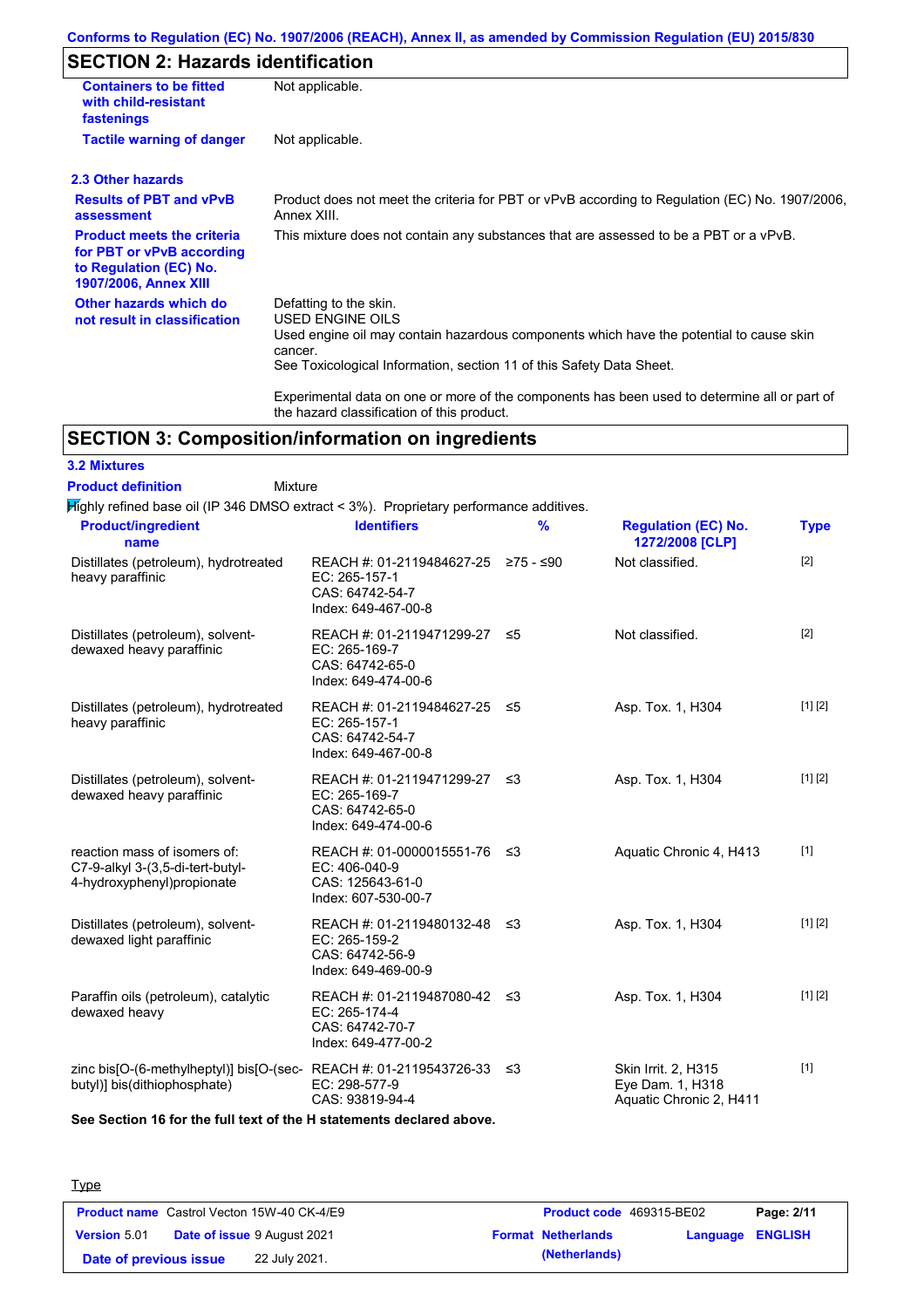## **SECTION 3: Composition/information on ingredients**

[1] Substance classified with a health or environmental hazard

[2] Substance with a workplace exposure limit

[3] Substance meets the criteria for PBT according to Regulation (EC) No. 1907/2006, Annex XIII

- [4] Substance meets the criteria for vPvB according to Regulation (EC) No. 1907/2006, Annex XIII
- [5] Substance of equivalent concern

[6] Additional disclosure due to company policy

Occupational exposure limits, if available, are listed in Section 8.

### **SECTION 4: First aid measures**

#### **4.1 Description of first aid measures**

| <b>Eye contact</b>                | In case of contact, immediately flush eyes with plenty of water for at least 15 minutes. Eyelids<br>should be held away from the eyeball to ensure thorough rinsing. Check for and remove any<br>contact lenses. Get medical attention. |  |
|-----------------------------------|-----------------------------------------------------------------------------------------------------------------------------------------------------------------------------------------------------------------------------------------|--|
| <b>Skin contact</b>               | Wash skin thoroughly with soap and water or use recognised skin cleanser. Remove<br>contaminated clothing and shoes. Wash clothing before reuse. Clean shoes thoroughly before<br>reuse. Get medical attention if irritation develops.  |  |
| <b>Inhalation</b>                 | If inhaled, remove to fresh air. Get medical attention if symptoms occur.                                                                                                                                                               |  |
| <b>Ingestion</b>                  | Do not induce vomiting unless directed to do so by medical personnel. Get medical attention if<br>symptoms occur.                                                                                                                       |  |
| <b>Protection of first-aiders</b> | No action shall be taken involving any personal risk or without suitable training. It may be<br>dangerous to the person providing aid to give mouth-to-mouth resuscitation.                                                             |  |

#### **4.2 Most important symptoms and effects, both acute and delayed**

See Section 11 for more detailed information on health effects and symptoms.

#### **Potential acute health effects**

| <b>Inhalation</b>   | Vapour inhalation under ambient conditions is not normally a problem due to low vapour<br>pressure.               |  |  |
|---------------------|-------------------------------------------------------------------------------------------------------------------|--|--|
| <b>Ingestion</b>    | No known significant effects or critical hazards.                                                                 |  |  |
| <b>Skin contact</b> | Defatting to the skin. May cause skin dryness and irritation.                                                     |  |  |
| Eye contact         | Not classified as an eye irritant. Based on data available for this or related materials.                         |  |  |
|                     | Delayed and immediate effects as well as chronic effects from short and long-term exposure                        |  |  |
| <b>Inhalation</b>   | Overexposure to the inhalation of airborne droplets or aerosols may cause irritation of the<br>respiratory tract. |  |  |
| <b>Ingestion</b>    | Ingestion of large quantities may cause nausea and diarrhoea.                                                     |  |  |
| <b>Skin contact</b> | Prolonged or repeated contact can defat the skin and lead to irritation and/or dermatitis.                        |  |  |
| Eye contact         | Potential risk of transient stinging or redness if accidental eye contact occurs.                                 |  |  |

#### **4.3 Indication of any immediate medical attention and special treatment needed**

**Notes to physician** Treatment should in general be symptomatic and directed to relieving any effects.

#### No action shall be taken involving any personal risk or without suitable training. Promptly isolate the scene by removing all persons from the vicinity of the incident if there is a fire. **Hazardous combustion products Hazards from the substance or mixture** Combustion products may include the following: carbon oxides (CO, CO<sub>2</sub>) (carbon monoxide, carbon dioxide) In a fire or if heated, a pressure increase will occur and the container may burst. Fire-fighters should wear appropriate protective equipment and self-contained breathing apparatus (SCBA) with a full face-piece operated in positive pressure mode. Clothing for firefighters (including helmets, protective boots and gloves) conforming to European standard EN 469 will provide a basic level of protection for chemical incidents. **Special protective equipment for fire-fighters** In case of fire, use foam, dry chemical or carbon dioxide extinguisher or spray. **5.1 Extinguishing media** Do not use water jet. The use of a water jet may cause the fire to spread by splashing the burning product. **Suitable extinguishing media Unsuitable extinguishing media SECTION 5: Firefighting measures 5.2 Special hazards arising from the substance or mixture 5.3 Advice for firefighters Special precautions for fire-fighters Product name** Castrol Vecton 15W-40 CK-4/E9 **Product Code 469315-BE02 Page: 3/11 Version** 5.01 **Date of issue** 9 August 2021 **Format Netherlands Language ENGLISH Date of previous issue 22 July 2021. (Netherlands) (Netherlands)**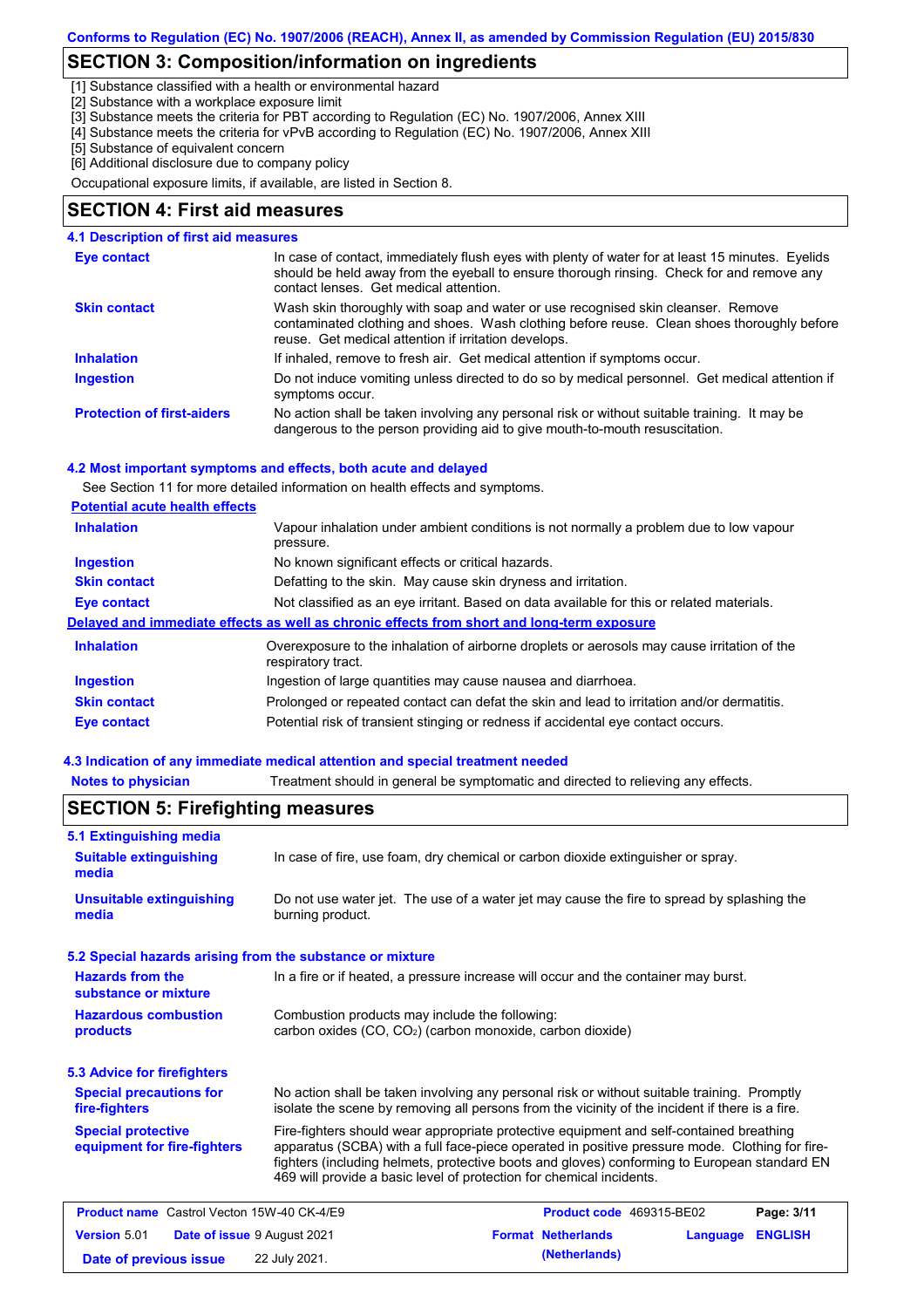## **SECTION 6: Accidental release measures**

|                                                          | 6.1 Personal precautions, protective equipment and emergency procedures                                                                                                                                                                                                                                                                                                                        |  |
|----------------------------------------------------------|------------------------------------------------------------------------------------------------------------------------------------------------------------------------------------------------------------------------------------------------------------------------------------------------------------------------------------------------------------------------------------------------|--|
| For non-emergency<br>personnel                           | No action shall be taken involving any personal risk or without suitable training. Evacuate<br>surrounding areas. Keep unnecessary and unprotected personnel from entering. Do not touch<br>or walk through spilt material. Floors may be slippery; use care to avoid falling. Put on<br>appropriate personal protective equipment.                                                            |  |
| For emergency responders                                 | Entry into a confined space or poorly ventilated area contaminated with vapour, mist or fume is<br>extremely hazardous without the correct respiratory protective equipment and a safe system of<br>work. Wear self-contained breathing apparatus. Wear a suitable chemical protective suit.<br>Chemical resistant boots. See also the information in "For non-emergency personnel".           |  |
| <b>6.2 Environmental</b><br>precautions                  | Avoid dispersal of spilt material and runoff and contact with soil, waterways, drains and sewers.<br>Inform the relevant authorities if the product has caused environmental pollution (sewers,<br>waterways, soil or air).                                                                                                                                                                    |  |
| 6.3 Methods and material for containment and cleaning up |                                                                                                                                                                                                                                                                                                                                                                                                |  |
| <b>Small spill</b>                                       | Stop leak if without risk. Move containers from spill area. Absorb with an inert material and<br>place in an appropriate waste disposal container. Dispose of via a licensed waste disposal<br>contractor.                                                                                                                                                                                     |  |
| <b>Large spill</b>                                       | Stop leak if without risk. Move containers from spill area. Prevent entry into sewers, water<br>courses, basements or confined areas. Contain and collect spillage with non-combustible,<br>absorbent material e.g. sand, earth, vermiculite or diatomaceous earth and place in container<br>for disposal according to local regulations. Dispose of via a licensed waste disposal contractor. |  |
| 6.4 Reference to other<br><b>sections</b>                | See Section 1 for emergency contact information.<br>See Section 5 for firefighting measures.<br>See Section 8 for information on appropriate personal protective equipment.<br>See Section 12 for environmental precautions.<br>See Section 13 for additional waste treatment information.                                                                                                     |  |

## **SECTION 7: Handling and storage**

### **7.1 Precautions for safe handling**

| <b>Protective measures</b>                                                           | Put on appropriate personal protective equipment.                                                                                                                                                                                                                                                                                                                                                                                                                                        |  |  |  |  |  |
|--------------------------------------------------------------------------------------|------------------------------------------------------------------------------------------------------------------------------------------------------------------------------------------------------------------------------------------------------------------------------------------------------------------------------------------------------------------------------------------------------------------------------------------------------------------------------------------|--|--|--|--|--|
| <b>Advice on general</b><br>occupational hygiene                                     | Eating, drinking and smoking should be prohibited in areas where this material is handled,<br>stored and processed. Wash thoroughly after handling. Remove contaminated clothing and<br>protective equipment before entering eating areas. See also Section 8 for additional<br>information on hygiene measures.                                                                                                                                                                         |  |  |  |  |  |
| <b>7.2 Conditions for safe</b><br>storage, including any<br><i>incompatibilities</i> | Store in accordance with local requiations. Store in a dry, cool and well-ventilated area, away<br>from incompatible materials (see Section 10). Keep away from heat and direct sunlight. Keep<br>container tightly closed and sealed until ready for use. Containers that have been opened must<br>be carefully resealed and kept upright to prevent leakage. Store and use only in equipment/<br>containers designed for use with this product. Do not store in unlabelled containers. |  |  |  |  |  |
| <b>Not suitable</b>                                                                  | Prolonged exposure to elevated temperature.                                                                                                                                                                                                                                                                                                                                                                                                                                              |  |  |  |  |  |
| 7.3 Specific end use(s)                                                              |                                                                                                                                                                                                                                                                                                                                                                                                                                                                                          |  |  |  |  |  |
| <b>Recommendations</b>                                                               | See section 1.2 and Exposure scenarios in annex, if applicable.                                                                                                                                                                                                                                                                                                                                                                                                                          |  |  |  |  |  |

**SECTION 8: Exposure controls/personal protection**

| <b>Occupational exposure limits</b>                          | No exposure limit value known.                                                                                                                                  |  |  |
|--------------------------------------------------------------|-----------------------------------------------------------------------------------------------------------------------------------------------------------------|--|--|
| <b>Product/ingredient name</b>                               | <b>Exposure limit values</b>                                                                                                                                    |  |  |
| Distillates (petroleum), hydrotreated heavy paraffinic       | Ministry of Social Affairs and Employment, Legal limit values<br>(Netherlands).<br>OEL, 8-h TWA: 5 mg/m <sup>3</sup> 8 hours. Issued/Revised: 1/2007 Form: Mist |  |  |
| Distillates (petroleum), solvent-dewaxed heavy<br>paraffinic | Ministry of Social Affairs and Employment, Legal limit values<br>(Netherlands).<br>OEL, 8-h TWA: 5 mg/m <sup>3</sup> 8 hours. Issued/Revised: 1/2007 Form: Mist |  |  |
| Distillates (petroleum), hydrotreated heavy paraffinic       | Ministry of Social Affairs and Employment, Legal limit values<br>(Netherlands).<br>OEL, 8-h TWA: 5 mg/m <sup>3</sup> 8 hours. Issued/Revised: 1/2007 Form: Mist |  |  |
| Distillates (petroleum), solvent-dewaxed heavy<br>paraffinic | Ministry of Social Affairs and Employment, Legal limit values<br>(Netherlands).                                                                                 |  |  |
| Product name Castrol Vecton 15W-40 CK-4/E9                   | Product code 469315-BE02<br>Page: 4/11                                                                                                                          |  |  |
| <b>Version 5.01</b><br><b>Date of issue 9 August 2021</b>    | <b>Format Netherlands</b><br><b>ENGLISH</b><br>Language                                                                                                         |  |  |
| 22 July 2021.<br>Date of previous issue                      | (Netherlands)                                                                                                                                                   |  |  |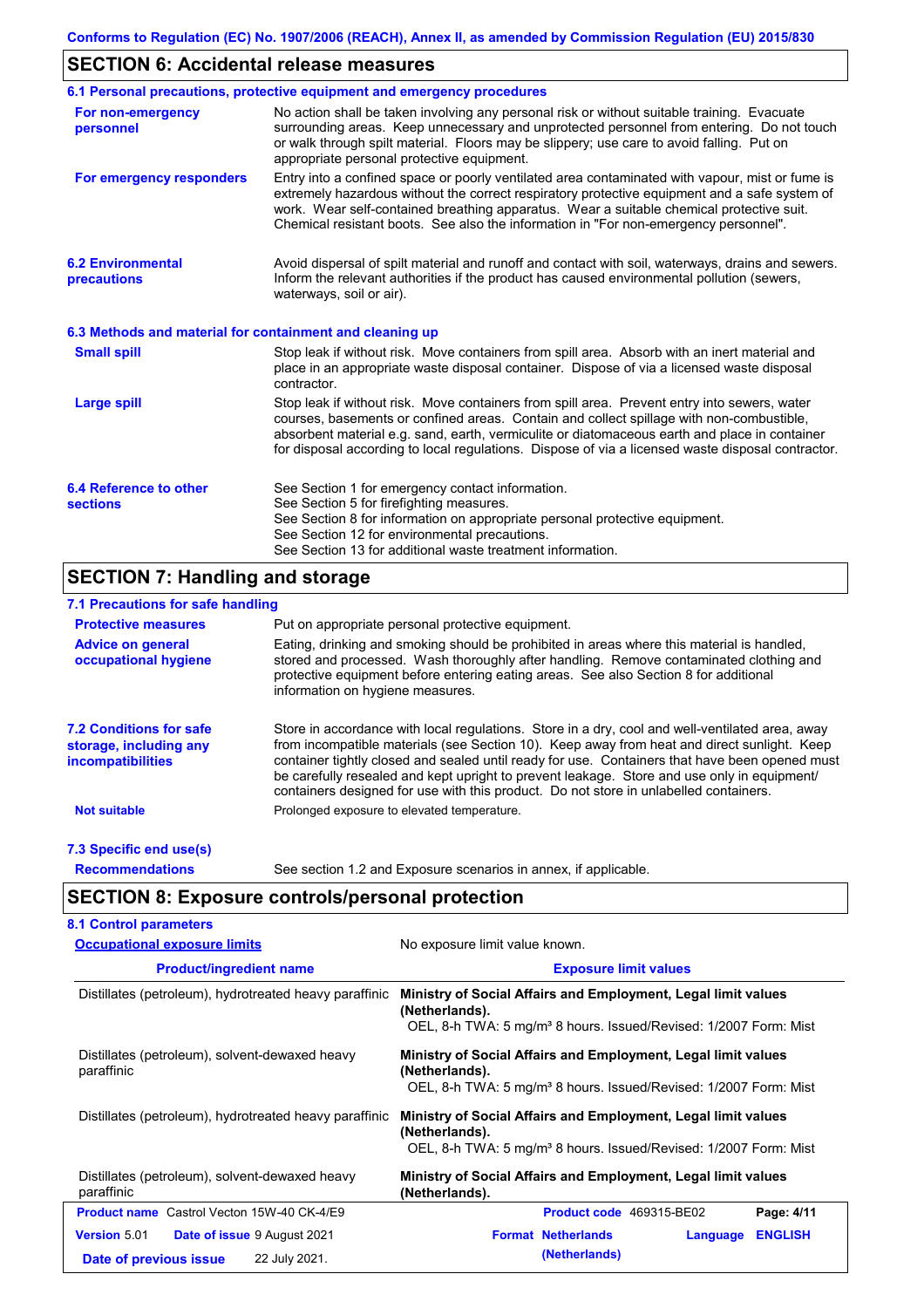|  | <b>SECTION 8: Exposure controls/personal protection</b> |  |
|--|---------------------------------------------------------|--|
|--|---------------------------------------------------------|--|

OEL, 8-h TWA: 5 mg/m<sup>3</sup> 8 hours. Issued/Revised: 1/2007 Form: Mist

Distillates (petroleum), solvent-dewaxed light paraffinic

**Ministry of Social Affairs and Employment, Legal limit values (Netherlands).**

OEL, 8-h TWA: 5 mg/m<sup>3</sup> 8 hours. Issued/Revised: 1/2007 Form: Mist

Paraffin oils (petroleum), catalytic dewaxed heavy **Ministry of Social Affairs and Employment, Legal limit values (Netherlands).**

OEL, 8-h TWA: 5 mg/m<sup>3</sup> 8 hours. Issued/Revised: 1/2007 Form: Mist

Whilst specific OELs for certain components may be shown in this section, other components may be present in any mist, vapour or dust produced. Therefore, the specific OELs may not be applicable to the product as a whole and are provided for guidance only.

**Recommended monitoring procedures**

If this product contains ingredients with exposure limits, personal, workplace atmosphere or biological monitoring may be required to determine the effectiveness of the ventilation or other control measures and/or the necessity to use respiratory protective equipment. Reference should be made to monitoring standards, such as the following: European Standard EN 689 (Workplace atmospheres - Guidance for the assessment of exposure by inhalation to chemical agents for comparison with limit values and measurement strategy) European Standard EN 14042 (Workplace atmospheres - Guide for the application and use of procedures for the assessment of exposure to chemical and biological agents) European Standard EN 482 (Workplace atmospheres - General requirements for the performance of procedures for the measurement of chemical agents) Reference to national guidance documents for methods for the determination of hazardous substances will also be required.

#### **Derived No Effect Level**

No DNELs/DMELs available.

#### **Predicted No Effect Concentration**

No PNECs available

| <b>8.2 Exposure controls</b>                      |                                                                                                                                                                                                                                                                                                                                                                                                                                                                                                                                                                                                                                                                                                                                                                                                                                                                                                                                                                                                         |
|---------------------------------------------------|---------------------------------------------------------------------------------------------------------------------------------------------------------------------------------------------------------------------------------------------------------------------------------------------------------------------------------------------------------------------------------------------------------------------------------------------------------------------------------------------------------------------------------------------------------------------------------------------------------------------------------------------------------------------------------------------------------------------------------------------------------------------------------------------------------------------------------------------------------------------------------------------------------------------------------------------------------------------------------------------------------|
| <b>Appropriate engineering</b><br><b>controls</b> | Provide exhaust ventilation or other engineering controls to keep the relevant airborne<br>concentrations below their respective occupational exposure limits.<br>All activities involving chemicals should be assessed for their risks to health, to ensure<br>exposures are adequately controlled. Personal protective equipment should only be considered<br>after other forms of control measures (e.g. engineering controls) have been suitably evaluated.<br>Personal protective equipment should conform to appropriate standards, be suitable for use, be<br>kept in good condition and properly maintained.<br>Your supplier of personal protective equipment should be consulted for advice on selection and<br>appropriate standards. For further information contact your national organisation for standards.<br>The final choice of protective equipment will depend upon a risk assessment. It is important to<br>ensure that all items of personal protective equipment are compatible. |
| <b>Individual protection measures</b>             |                                                                                                                                                                                                                                                                                                                                                                                                                                                                                                                                                                                                                                                                                                                                                                                                                                                                                                                                                                                                         |
| <b>Hygiene measures</b>                           | Wash hands, forearms and face thoroughly after handling chemical products, before eating,<br>smoking and using the lavatory and at the end of the working period. Ensure that eyewash<br>stations and safety showers are close to the workstation location.                                                                                                                                                                                                                                                                                                                                                                                                                                                                                                                                                                                                                                                                                                                                             |
| <b>Respiratory protection</b>                     | In case of insufficient ventilation, wear suitable respiratory equipment.<br>The correct choice of respiratory protection depends upon the chemicals being handled, the<br>conditions of work and use, and the condition of the respiratory equipment. Safety procedures<br>should be developed for each intended application. Respiratory protection equipment should<br>therefore be chosen in consultation with the supplier/manufacturer and with a full assessment<br>of the working conditions.                                                                                                                                                                                                                                                                                                                                                                                                                                                                                                   |
| <b>Eye/face protection</b>                        | Safety glasses with side shields.                                                                                                                                                                                                                                                                                                                                                                                                                                                                                                                                                                                                                                                                                                                                                                                                                                                                                                                                                                       |
| <b>Skin protection</b>                            |                                                                                                                                                                                                                                                                                                                                                                                                                                                                                                                                                                                                                                                                                                                                                                                                                                                                                                                                                                                                         |
| <b>Hand protection</b>                            | <b>General Information:</b>                                                                                                                                                                                                                                                                                                                                                                                                                                                                                                                                                                                                                                                                                                                                                                                                                                                                                                                                                                             |
|                                                   | Because specific work environments and material handling practices vary, safety procedures<br>should be developed for each intended application. The correct choice of protective gloves<br>depends upon the chemicals being handled, and the conditions of work and use. Most gloves<br>provide protection for only a limited time before they must be discarded and replaced (even the<br>best chemically resistant gloves will break down after repeated chemical exposures).                                                                                                                                                                                                                                                                                                                                                                                                                                                                                                                        |
|                                                   | Gloves should be chosen in consultation with the supplier / manufacturer and taking account of<br>a full assessment of the working conditions.                                                                                                                                                                                                                                                                                                                                                                                                                                                                                                                                                                                                                                                                                                                                                                                                                                                          |
|                                                   | Recommended: Nitrile gloves.<br><b>Breakthrough time:</b>                                                                                                                                                                                                                                                                                                                                                                                                                                                                                                                                                                                                                                                                                                                                                                                                                                                                                                                                               |
|                                                   | Breakthrough time data are generated by glove manufacturers under laboratory test conditions                                                                                                                                                                                                                                                                                                                                                                                                                                                                                                                                                                                                                                                                                                                                                                                                                                                                                                            |
| <b>Product name</b> Castrol Vecton 15W-40 CK-4/E9 | <b>Product code</b> 469315-BE02<br>Page: 5/11                                                                                                                                                                                                                                                                                                                                                                                                                                                                                                                                                                                                                                                                                                                                                                                                                                                                                                                                                           |
| Version 5.01                                      | Date of issue 9 August 2021<br><b>Format Netherlands</b><br>Language ENGLISH                                                                                                                                                                                                                                                                                                                                                                                                                                                                                                                                                                                                                                                                                                                                                                                                                                                                                                                            |
| Date of previous issue                            | (Netherlands)<br>22 July 2021.                                                                                                                                                                                                                                                                                                                                                                                                                                                                                                                                                                                                                                                                                                                                                                                                                                                                                                                                                                          |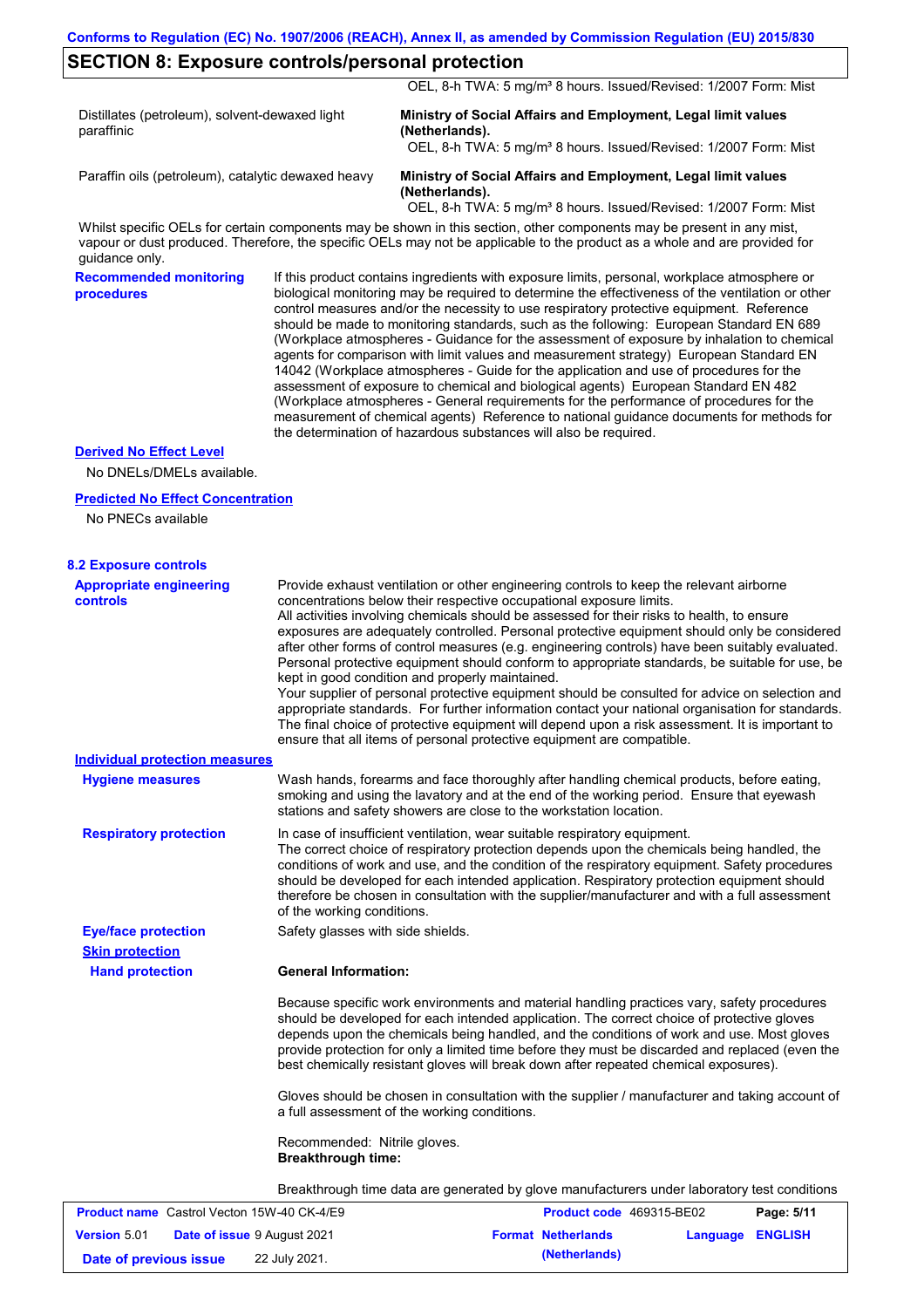# **SECTION 8: Exposure controls/personal protection**

|                                           | and represent how long a glove can be expected to provide effective permeation resistance. It<br>is important when following breakthrough time recommendations that actual workplace<br>conditions are taken into account. Always consult with your glove supplier for up-to-date<br>technical information on breakthrough times for the recommended glove type.<br>Our recommendations on the selection of gloves are as follows:                                                                                                                                                                                                                |
|-------------------------------------------|---------------------------------------------------------------------------------------------------------------------------------------------------------------------------------------------------------------------------------------------------------------------------------------------------------------------------------------------------------------------------------------------------------------------------------------------------------------------------------------------------------------------------------------------------------------------------------------------------------------------------------------------------|
|                                           | Continuous contact:                                                                                                                                                                                                                                                                                                                                                                                                                                                                                                                                                                                                                               |
|                                           | Gloves with a minimum breakthrough time of 240 minutes, or >480 minutes if suitable gloves<br>can be obtained.                                                                                                                                                                                                                                                                                                                                                                                                                                                                                                                                    |
|                                           | If suitable gloves are not available to offer that level of protection, gloves with shorter<br>breakthrough times may be acceptable as long as appropriate glove maintenance and<br>replacement regimes are determined and adhered to.                                                                                                                                                                                                                                                                                                                                                                                                            |
|                                           | Short-term / splash protection:                                                                                                                                                                                                                                                                                                                                                                                                                                                                                                                                                                                                                   |
|                                           | Recommended breakthrough times as above.<br>It is recognised that for short-term, transient exposures, gloves with shorter breakthrough times<br>may commonly be used. Therefore, appropriate maintenance and replacement regimes must<br>be determined and rigorously followed.                                                                                                                                                                                                                                                                                                                                                                  |
|                                           | <b>Glove Thickness:</b>                                                                                                                                                                                                                                                                                                                                                                                                                                                                                                                                                                                                                           |
|                                           | For general applications, we recommend gloves with a thickness typically greater than 0.35 mm.                                                                                                                                                                                                                                                                                                                                                                                                                                                                                                                                                    |
|                                           | It should be emphasised that glove thickness is not necessarily a good predictor of glove<br>resistance to a specific chemical, as the permeation efficiency of the glove will be dependent<br>on the exact composition of the glove material. Therefore, glove selection should also be based<br>on consideration of the task requirements and knowledge of breakthrough times.<br>Glove thickness may also vary depending on the glove manufacturer, the glove type and the<br>glove model. Therefore, the manufacturers' technical data should always be taken into account<br>to ensure selection of the most appropriate glove for the task. |
|                                           | Note: Depending on the activity being conducted, gloves of varying thickness may be required<br>for specific tasks. For example:                                                                                                                                                                                                                                                                                                                                                                                                                                                                                                                  |
|                                           | • Thinner gloves (down to 0.1 mm or less) may be required where a high degree of manual<br>dexterity is needed. However, these gloves are only likely to give short duration protection and<br>would normally be just for single use applications, then disposed of.                                                                                                                                                                                                                                                                                                                                                                              |
|                                           | • Thicker gloves (up to 3 mm or more) may be required where there is a mechanical (as well<br>as a chemical) risk i.e. where there is abrasion or puncture potential.                                                                                                                                                                                                                                                                                                                                                                                                                                                                             |
| <b>Skin and body</b>                      | Use of protective clothing is good industrial practice.<br>Personal protective equipment for the body should be selected based on the task being<br>performed and the risks involved and should be approved by a specialist before handling this<br>product.                                                                                                                                                                                                                                                                                                                                                                                      |
|                                           | Cotton or polyester/cotton overalls will only provide protection against light superficial<br>contamination that will not soak through to the skin. Overalls should be laundered on a regular<br>basis. When the risk of skin exposure is high (e.g. when cleaning up spillages or if there is a<br>risk of splashing) then chemical resistant aprons and/or impervious chemical suits and boots<br>will be required.                                                                                                                                                                                                                             |
| <b>Refer to standards:</b>                | Respiratory protection: EN 529<br>Gloves: EN 420, EN 374<br>Eye protection: EN 166<br>Filtering half-mask: EN 149<br>Filtering half-mask with valve: EN 405<br>Half-mask: EN 140 plus filter<br>Full-face mask: EN 136 plus filter<br>Particulate filters: EN 143<br>Gas/combined filters: EN 14387                                                                                                                                                                                                                                                                                                                                               |
| <b>Environmental exposure</b><br>controls | Emissions from ventilation or work process equipment should be checked to ensure they<br>comply with the requirements of environmental protection legislation. In some cases, fume<br>scrubbers, filters or engineering modifications to the process equipment will be necessary to<br>reduce emissions to acceptable levels.                                                                                                                                                                                                                                                                                                                     |

|                        | <b>Product name</b> Castrol Vecton 15W-40 CK-4/E9 | <b>Product code</b> 469315-BE02 |                         | Page: 6/11 |
|------------------------|---------------------------------------------------|---------------------------------|-------------------------|------------|
| <b>Version 5.01</b>    | <b>Date of issue 9 August 2021</b>                | <b>Format Netherlands</b>       | <b>Language ENGLISH</b> |            |
| Date of previous issue | 22 July 2021.                                     | (Netherlands)                   |                         |            |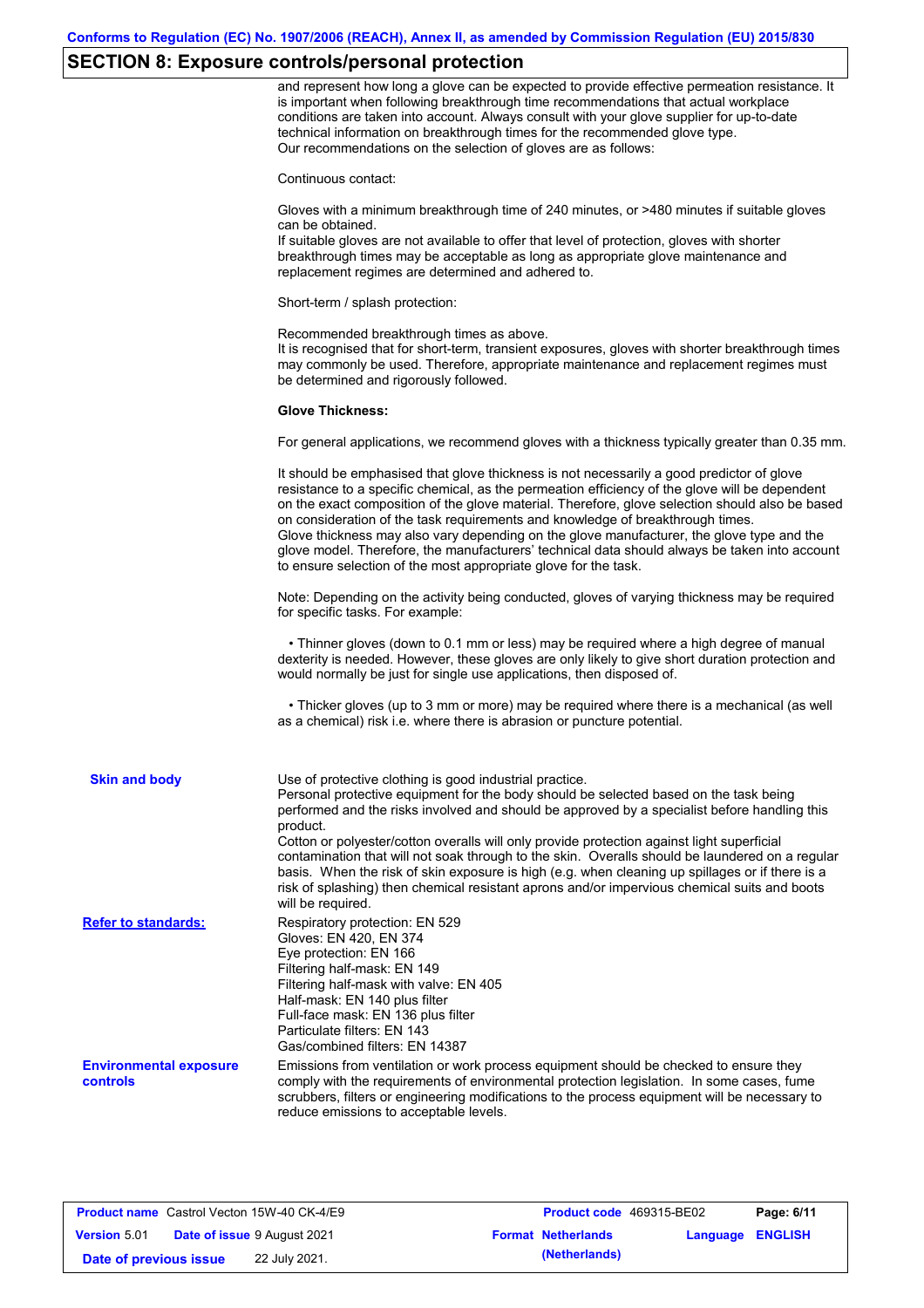## **SECTION 9: Physical and chemical properties**

**9.1 Information on basic physical and chemical properties**

| <b>Appearance</b>                                      |                                                                                                                                                                             |
|--------------------------------------------------------|-----------------------------------------------------------------------------------------------------------------------------------------------------------------------------|
| <b>Physical state</b>                                  | Liquid.                                                                                                                                                                     |
| <b>Colour</b>                                          | Amber. [Light]                                                                                                                                                              |
| <b>Odour</b>                                           | Not available. Not tested.                                                                                                                                                  |
| <b>Odour threshold</b>                                 | Not available. Not tested.                                                                                                                                                  |
| pH                                                     | Not applicable. Based on Solubility in Water (insoluble in water.).                                                                                                         |
| <b>Melting point/freezing point</b>                    | Not applicable. Based on Composition/information on ingredients.                                                                                                            |
| Initial boiling point and boiling<br>range             | Not available. Not tested.                                                                                                                                                  |
| <b>Pour point</b>                                      | $-36 °C$                                                                                                                                                                    |
| <b>Flash point</b>                                     | Closed cup: 205°C (401°F) [Pensky-Martens.]                                                                                                                                 |
| <b>Evaporation rate</b>                                | Not relevant/applicable due to nature of the product. Based on low volatility.                                                                                              |
| <b>Flammability (solid, gas)</b>                       | Not applicable. Based on physical state.                                                                                                                                    |
| <b>Upper/lower flammability or</b><br>explosive limits | Not available. Not tested.                                                                                                                                                  |
| <b>Vapour pressure</b>                                 | <0.01 kPa (<0.075 mm Hg) [20°C (68°F)]                                                                                                                                      |
| <b>Vapour density</b>                                  | $>1$ [Air = 1]                                                                                                                                                              |
| <b>Relative density</b>                                | $<$ 1                                                                                                                                                                       |
| <b>Density</b>                                         | $\leq$ 1000 kg/m <sup>3</sup> (<1 g/cm <sup>3</sup> ) at 15 <sup>°</sup> C                                                                                                  |
| <b>Solubility(ies)</b>                                 | insoluble in water.                                                                                                                                                         |
| <b>Partition coefficient: n-octanol/</b><br>water      | Not applicable. Substance is a hydrocarbon UVCB. Standard tests for this endpoint are<br>intended for single substances and are not appropriate for this complex substance. |
| <b>Auto-ignition temperature</b>                       | Not available. Not tested.                                                                                                                                                  |
| <b>Decomposition temperature</b>                       | Not observed to decompose by final boiling point                                                                                                                            |
| <b>Viscosity</b>                                       | Kinematic: 107.6 mm <sup>2</sup> /s (107.6 cSt) at 40°C<br>Kinematic: 14.6 to 15.2 mm <sup>2</sup> /s (14.6 to 15.2 cSt) at 100 °C                                          |
| <b>Explosive properties</b>                            | Not considered explosive based on structural and oxygen balance considerations.                                                                                             |
| <b>Oxidising properties</b>                            | Not considered oxidizing based on structural considerations.                                                                                                                |

#### **9.2 Other information**

No additional information.

## **SECTION 10: Stability and reactivity**

| <b>10.1 Reactivity</b>                            | No specific test data available for this product. Refer to Conditions to avoid and Incompatible<br>materials for additional information.                                |
|---------------------------------------------------|-------------------------------------------------------------------------------------------------------------------------------------------------------------------------|
| <b>10.2 Chemical stability</b>                    | The product is stable.                                                                                                                                                  |
| <b>10.3 Possibility of</b><br>hazardous reactions | Under normal conditions of storage and use, hazardous reactions will not occur.<br>Under normal conditions of storage and use, hazardous polymerisation will not occur. |
| <b>10.4 Conditions to avoid</b>                   | Avoid all possible sources of ignition (spark or flame).                                                                                                                |
| <b>10.5 Incompatible materials</b>                | Reactive or incompatible with the following materials: oxidising materials.                                                                                             |
| <b>10.6 Hazardous</b><br>decomposition products   | Under normal conditions of storage and use, hazardous decomposition products should not be<br>produced.                                                                 |

## **SECTION 11: Toxicological information**

**11.1 Information on toxicological effects Acute toxicity estimates**

| <b>Product name</b> Castrol Vecton 15W-40 CK-4/E9 |  | <b>Product code</b> 469315-BE02    |  | Page: 7/11                |                         |  |
|---------------------------------------------------|--|------------------------------------|--|---------------------------|-------------------------|--|
| <b>Version 5.01</b>                               |  | <b>Date of issue 9 August 2021</b> |  | <b>Format Netherlands</b> | <b>Language ENGLISH</b> |  |
| Date of previous issue                            |  | 22 July 2021.                      |  | (Netherlands)             |                         |  |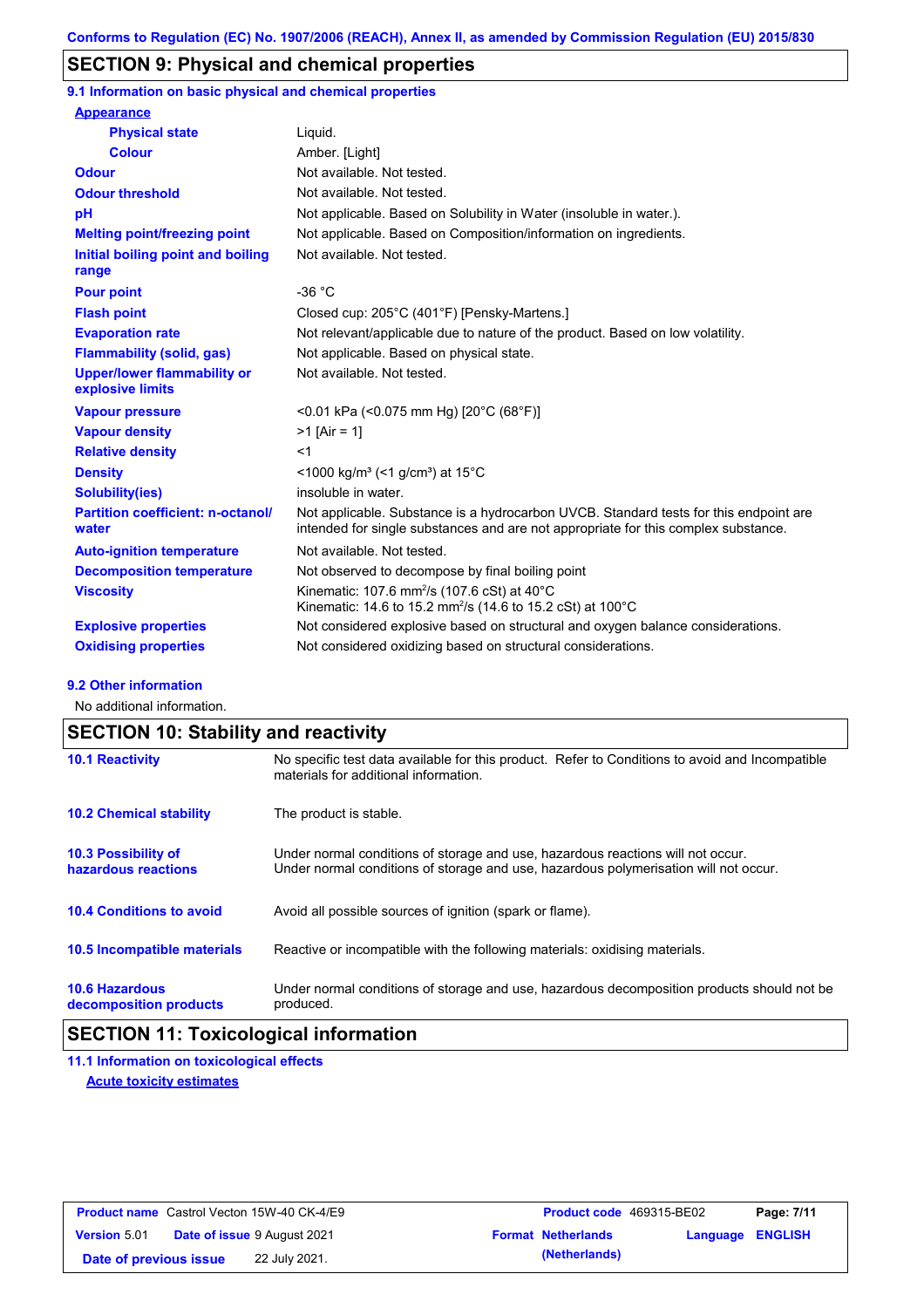# **Conforms to Regulation (EC) No. 1907/2006 (REACH), Annex II, as amended by Commission Regulation (EU) 2015/830**

# **SECTION 11: Toxicological information**

| <b>Product/ingredient name</b>                                                                         |                                                                                                                                                                                                                                                                                                                                                                                                          | Oral (mg/<br>kg)                                                                           | <b>Dermal</b><br>(mg/kg) | <b>Inhalation</b><br>(gases)<br>(ppm) | <b>Inhalation</b><br>(vapours)<br>(mg/l) | <b>Inhalation</b><br>(dusts)<br>and mists)<br>(mg/l) |
|--------------------------------------------------------------------------------------------------------|----------------------------------------------------------------------------------------------------------------------------------------------------------------------------------------------------------------------------------------------------------------------------------------------------------------------------------------------------------------------------------------------------------|--------------------------------------------------------------------------------------------|--------------------------|---------------------------------------|------------------------------------------|------------------------------------------------------|
| Phosphorodithioic acid, mixed O,O-bis(sec-Bu and<br>isooctyl) esters, zinc salts                       |                                                                                                                                                                                                                                                                                                                                                                                                          | 2500                                                                                       | N/A                      | N/A                                   | N/A                                      | N/A                                                  |
| <b>Information on likely</b><br>Routes of entry anticipated: Dermal, Inhalation.<br>routes of exposure |                                                                                                                                                                                                                                                                                                                                                                                                          |                                                                                            |                          |                                       |                                          |                                                      |
| <b>Potential acute health effects</b>                                                                  |                                                                                                                                                                                                                                                                                                                                                                                                          |                                                                                            |                          |                                       |                                          |                                                      |
| <b>Inhalation</b>                                                                                      | Vapour inhalation under ambient conditions is not normally a problem due to low vapour<br>pressure.                                                                                                                                                                                                                                                                                                      |                                                                                            |                          |                                       |                                          |                                                      |
| <b>Ingestion</b>                                                                                       | No known significant effects or critical hazards.                                                                                                                                                                                                                                                                                                                                                        |                                                                                            |                          |                                       |                                          |                                                      |
| <b>Skin contact</b>                                                                                    | Defatting to the skin. May cause skin dryness and irritation.                                                                                                                                                                                                                                                                                                                                            |                                                                                            |                          |                                       |                                          |                                                      |
| <b>Eye contact</b>                                                                                     | Not classified as an eye irritant. Based on data available for this or related materials.                                                                                                                                                                                                                                                                                                                |                                                                                            |                          |                                       |                                          |                                                      |
| <b>Symptoms related to the physical, chemical and toxicological characteristics</b>                    |                                                                                                                                                                                                                                                                                                                                                                                                          |                                                                                            |                          |                                       |                                          |                                                      |
| <b>Inhalation</b>                                                                                      | No specific data.                                                                                                                                                                                                                                                                                                                                                                                        |                                                                                            |                          |                                       |                                          |                                                      |
| <b>Ingestion</b>                                                                                       | No specific data.                                                                                                                                                                                                                                                                                                                                                                                        |                                                                                            |                          |                                       |                                          |                                                      |
| <b>Skin contact</b>                                                                                    | Adverse symptoms may include the following:<br>irritation<br>dryness<br>cracking                                                                                                                                                                                                                                                                                                                         |                                                                                            |                          |                                       |                                          |                                                      |
| <b>Eye contact</b>                                                                                     | No specific data.                                                                                                                                                                                                                                                                                                                                                                                        |                                                                                            |                          |                                       |                                          |                                                      |
| Delayed and immediate effects as well as chronic effects from short and long-term exposure             |                                                                                                                                                                                                                                                                                                                                                                                                          |                                                                                            |                          |                                       |                                          |                                                      |
| <b>Inhalation</b>                                                                                      | Overexposure to the inhalation of airborne droplets or aerosols may cause irritation of the<br>respiratory tract.                                                                                                                                                                                                                                                                                        |                                                                                            |                          |                                       |                                          |                                                      |
| <b>Ingestion</b>                                                                                       | Ingestion of large quantities may cause nausea and diarrhoea.                                                                                                                                                                                                                                                                                                                                            |                                                                                            |                          |                                       |                                          |                                                      |
| <b>Skin contact</b>                                                                                    |                                                                                                                                                                                                                                                                                                                                                                                                          | Prolonged or repeated contact can defat the skin and lead to irritation and/or dermatitis. |                          |                                       |                                          |                                                      |
| <b>Eye contact</b>                                                                                     | Potential risk of transient stinging or redness if accidental eye contact occurs.                                                                                                                                                                                                                                                                                                                        |                                                                                            |                          |                                       |                                          |                                                      |
| <b>Potential chronic health effects</b>                                                                |                                                                                                                                                                                                                                                                                                                                                                                                          |                                                                                            |                          |                                       |                                          |                                                      |
| General                                                                                                | USED ENGINE OILS<br>Combustion products resulting from the operation of internal combustion engines contaminate<br>engine oils during use. Used engine oil may contain hazardous components which have the<br>potential to cause skin cancer. Frequent or prolonged contact with all types and makes of used<br>engine oil must therefore be avoided and a high standard of personal hygiene maintained. |                                                                                            |                          |                                       |                                          |                                                      |
| <b>Carcinogenicity</b>                                                                                 | No known significant effects or critical hazards.                                                                                                                                                                                                                                                                                                                                                        |                                                                                            |                          |                                       |                                          |                                                      |
| <b>Mutagenicity</b>                                                                                    | No known significant effects or critical hazards.                                                                                                                                                                                                                                                                                                                                                        |                                                                                            |                          |                                       |                                          |                                                      |
| <b>Developmental effects</b>                                                                           | No known significant effects or critical hazards.                                                                                                                                                                                                                                                                                                                                                        |                                                                                            |                          |                                       |                                          |                                                      |
| <b>Fertility effects</b>                                                                               | No known significant effects or critical hazards.                                                                                                                                                                                                                                                                                                                                                        |                                                                                            |                          |                                       |                                          |                                                      |

## **SECTION 12: Ecological information**

**12.1 Toxicity**

**Environmental hazards** Not classified as dangerous

### **12.2 Persistence and degradability**

Expected to be biodegradable.

#### **12.3 Bioaccumulative potential**

This product is not expected to bioaccumulate through food chains in the environment.

| <b>12.4 Mobility in soil</b>                                         |                                                                      |
|----------------------------------------------------------------------|----------------------------------------------------------------------|
| <b>Soil/water partition</b><br><b>coefficient</b> (K <sub>oc</sub> ) | Not available.                                                       |
| <b>Mobility</b>                                                      | Spillages may penetrate the soil causing ground water contamination. |

### **12.5 Results of PBT and vPvB assessment**

Product does not meet the criteria for PBT or vPvB according to Regulation (EC) No. 1907/2006, Annex XIII.

#### **12.6 Other adverse effects**

| <b>Product name</b> Castrol Vecton 15W-40 CK-4/E9 |  |                                    | <b>Product code</b> 469315-BE02 | Page: 8/11                |                         |  |
|---------------------------------------------------|--|------------------------------------|---------------------------------|---------------------------|-------------------------|--|
| <b>Version 5.01</b>                               |  | <b>Date of issue 9 August 2021</b> |                                 | <b>Format Netherlands</b> | <b>Language ENGLISH</b> |  |
| Date of previous issue                            |  | 22 July 2021.                      |                                 | (Netherlands)             |                         |  |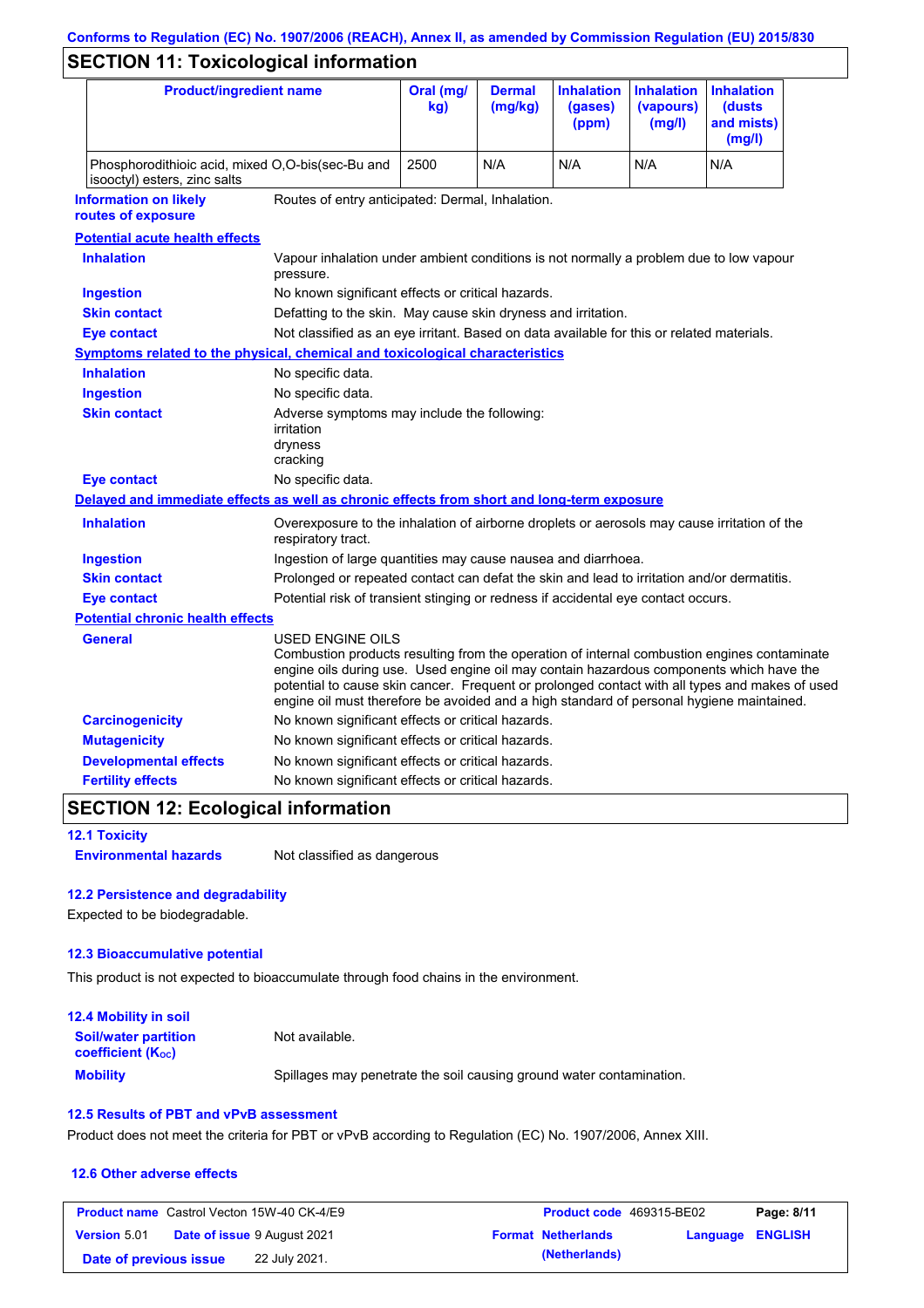## **SECTION 12: Ecological information**

**Other ecological information**

Spills may form a film on water surfaces causing physical damage to organisms. Oxygen transfer could also be impaired.

## **SECTION 13: Disposal considerations**

| <b>13.1 Waste treatment methods</b> |                                                                                                                                                                      |
|-------------------------------------|----------------------------------------------------------------------------------------------------------------------------------------------------------------------|
| <b>Product</b>                      |                                                                                                                                                                      |
| <b>Methods of disposal</b>          | Where possible, arrange for product to be recycled. Dispose of via an authorised person/<br>licensed waste disposal contractor in accordance with local regulations. |
| <b>Hazardous waste</b>              | Yes.                                                                                                                                                                 |

**European waste catalogue (EWC)**

| Waste code | <b>Waste designation</b>                |  |
|------------|-----------------------------------------|--|
| $130208*$  | other engine, gear and lubricating oils |  |

However, deviation from the intended use and/or the presence of any potential contaminants may require an alternative waste disposal code to be assigned by the end user.

#### **Packaging Methods of disposal Special precautions** Where possible, arrange for product to be recycled. Dispose of via an authorised person/ licensed waste disposal contractor in accordance with local regulations. This material and its container must be disposed of in a safe way. Care should be taken when handling emptied containers that have not been cleaned or rinsed out. Empty containers or liners may retain some product residues. Empty containers represent a fire hazard as they may contain flammable product residues and vapour. Never weld, solder or braze empty containers. Avoid dispersal of spilt material and runoff and contact with soil, waterways, drains and sewers. **References** Commission 2014/955/EU Directive 2008/98/EC

## **SECTION 14: Transport information**

|                                           | <b>ADR/RID</b> | <b>ADN</b>     | <b>IMDG</b>    | <b>IATA</b>    |  |  |
|-------------------------------------------|----------------|----------------|----------------|----------------|--|--|
| 14.1 UN number                            | Not regulated. | Not regulated. | Not regulated. | Not regulated. |  |  |
| 14.2 UN proper<br>shipping name           |                |                | -              |                |  |  |
| <b>14.3 Transport</b><br>hazard class(es) |                |                | -              |                |  |  |
| 14.4 Packing<br>group                     |                |                | -              |                |  |  |
| 14.5<br><b>Environmental</b><br>hazards   | No.            | No.            | No.            | No.            |  |  |
| <b>Additional</b><br><b>information</b>   |                |                |                |                |  |  |

**14.6 Special precautions for user** Not available.

**14.7 Transport in bulk according to IMO instruments** Not available.

### **SECTION 15: Regulatory information**

**15.1 Safety, health and environmental regulations/legislation specific for the substance or mixture EU Regulation (EC) No. 1907/2006 (REACH) Annex XIV - List of substances subject to authorisation Substances of very high concern** None of the components are listed. None of the components are listed. **Annex XIV Product name**

| <b>Product name</b> Castrol Vecton 15W-40 CK-4/E9 |  |                                    | <b>Product code</b> 469315-BE02 |                           | Page: 9/11       |  |
|---------------------------------------------------|--|------------------------------------|---------------------------------|---------------------------|------------------|--|
| <b>Version</b> 5.01                               |  | <b>Date of issue 9 August 2021</b> |                                 | <b>Format Netherlands</b> | Language ENGLISH |  |
| Date of previous issue                            |  | 22 July 2021.                      |                                 | (Netherlands)             |                  |  |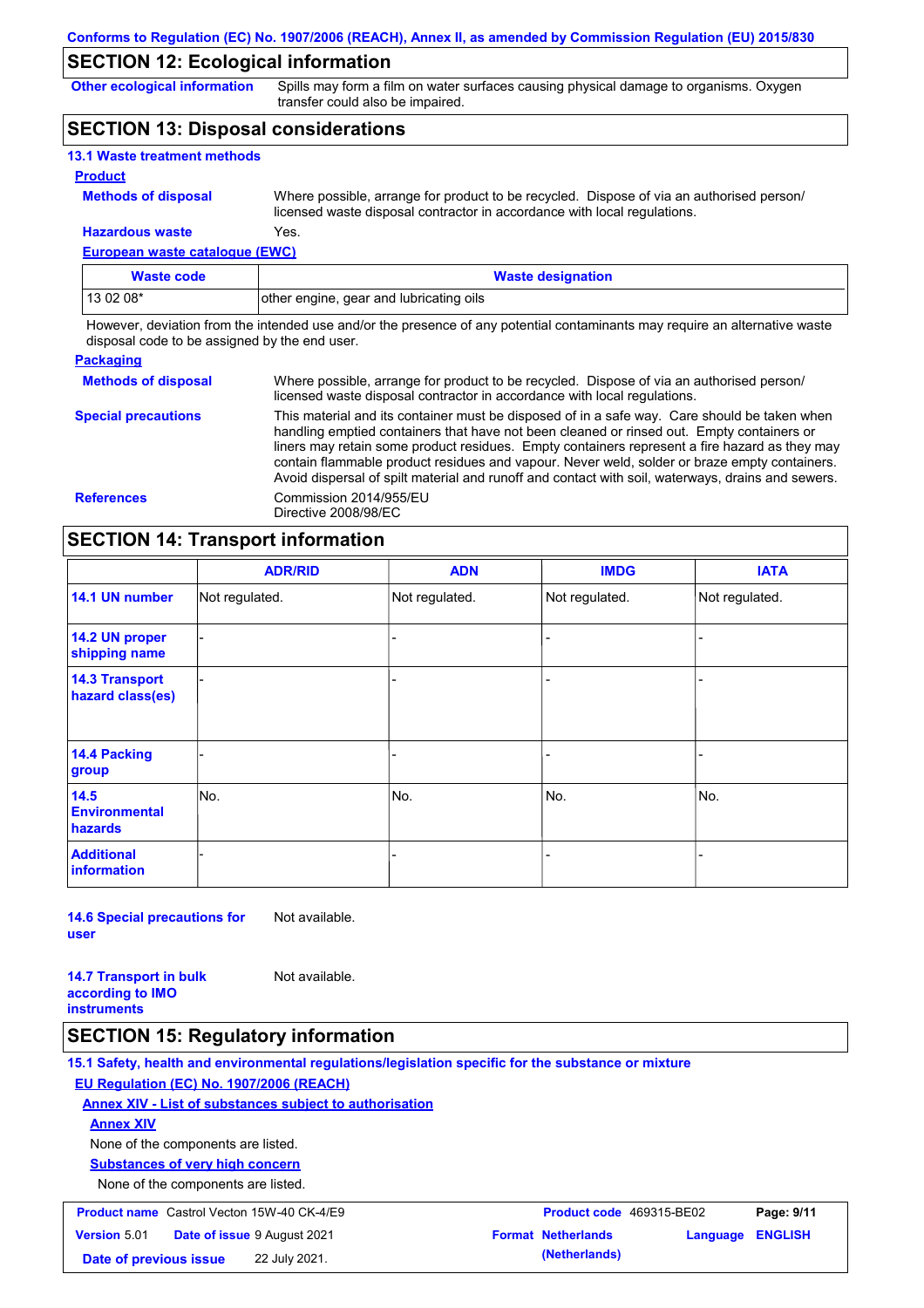## **SECTION 15: Regulatory information**

| EU Regulation (EC) No. 1907/2006 (REACH)                                                                                                                 |                                                                                                                                |
|----------------------------------------------------------------------------------------------------------------------------------------------------------|--------------------------------------------------------------------------------------------------------------------------------|
| <b>Annex XVII - Restrictions</b><br>on the manufacture.<br>placing on the market<br>and use of certain<br>dangerous substances,<br>mixtures and articles | Not applicable.                                                                                                                |
| <b>Other regulations</b>                                                                                                                                 |                                                                                                                                |
| <b>REACH Status</b>                                                                                                                                      | The company, as identified in Section 1, sells this product in the EU in compliance with the<br>current requirements of REACH. |
| <b>United States inventory</b><br>(TSCA 8b)                                                                                                              | At least one component is not listed.                                                                                          |
| <b>Australia inventory (AICS)</b>                                                                                                                        | At least one component is not listed.                                                                                          |
| <b>Canada inventory</b>                                                                                                                                  | At least one component is not listed.                                                                                          |
| <b>China inventory (IECSC)</b>                                                                                                                           | At least one component is not listed.                                                                                          |
| <b>Japan inventory (ENCS)</b>                                                                                                                            | At least one component is not listed.                                                                                          |
| <b>Korea inventory (KECI)</b>                                                                                                                            | All components are listed or exempted.                                                                                         |
| <b>Philippines inventory</b><br>(PICCS)                                                                                                                  | At least one component is not listed.                                                                                          |
| <b>Taiwan Chemical</b><br><b>Substances Inventory</b><br>(TCSI)                                                                                          | At least one component is not listed.                                                                                          |
| Ozone depleting substances (1005/2009/EU)<br>Not listed.                                                                                                 |                                                                                                                                |
| Prior Informed Consent (PIC) (649/2012/EU)<br>Not listed.                                                                                                |                                                                                                                                |
| EU - Water framework directive - Priority substances<br>None of the components are listed.                                                               |                                                                                                                                |
| <b>Seveso Directive</b>                                                                                                                                  |                                                                                                                                |
| This product is not controlled under the Seveso Directive.                                                                                               |                                                                                                                                |

**15.2 Chemical safety assessment** A Chemical Safety Assessment has been carried out for one or more of the substances within this mixture. A Chemical Safety Assessment has not been carried out for the mixture itself.

# **SECTION 16: Other information**

| <b>Abbreviations and acronyms</b>                 | ADN = European Provisions concerning the International Carriage of Dangerous Goods by<br>Inland Waterway                                                                                                                                                                          |                                                                                          |                |  |  |  |
|---------------------------------------------------|-----------------------------------------------------------------------------------------------------------------------------------------------------------------------------------------------------------------------------------------------------------------------------------|------------------------------------------------------------------------------------------|----------------|--|--|--|
|                                                   | Road                                                                                                                                                                                                                                                                              | ADR = The European Agreement concerning the International Carriage of Dangerous Goods by |                |  |  |  |
|                                                   | ATE = Acute Toxicity Estimate                                                                                                                                                                                                                                                     |                                                                                          |                |  |  |  |
|                                                   | <b>BCF</b> = Bioconcentration Factor                                                                                                                                                                                                                                              |                                                                                          |                |  |  |  |
|                                                   | CAS = Chemical Abstracts Service<br>CLP = Classification, Labelling and Packaging Regulation [Regulation (EC) No. 1272/2008]<br>CSA = Chemical Safety Assessment                                                                                                                  |                                                                                          |                |  |  |  |
|                                                   |                                                                                                                                                                                                                                                                                   |                                                                                          |                |  |  |  |
|                                                   |                                                                                                                                                                                                                                                                                   |                                                                                          |                |  |  |  |
|                                                   | <b>DMEL = Derived Minimal Effect Level</b>                                                                                                                                                                                                                                        | CSR = Chemical Safety Report                                                             |                |  |  |  |
|                                                   | DNEL = Derived No Effect Level                                                                                                                                                                                                                                                    |                                                                                          |                |  |  |  |
|                                                   | EINECS = European Inventory of Existing Commercial chemical Substances                                                                                                                                                                                                            |                                                                                          |                |  |  |  |
|                                                   | ES = Exposure Scenario<br>EUH statement = CLP-specific Hazard statement<br>EWC = European Waste Catalogue<br>GHS = Globally Harmonized System of Classification and Labelling of Chemicals<br>IATA = International Air Transport Association<br>IBC = Intermediate Bulk Container |                                                                                          |                |  |  |  |
|                                                   |                                                                                                                                                                                                                                                                                   |                                                                                          |                |  |  |  |
|                                                   |                                                                                                                                                                                                                                                                                   |                                                                                          |                |  |  |  |
|                                                   |                                                                                                                                                                                                                                                                                   |                                                                                          |                |  |  |  |
|                                                   |                                                                                                                                                                                                                                                                                   |                                                                                          |                |  |  |  |
|                                                   |                                                                                                                                                                                                                                                                                   |                                                                                          |                |  |  |  |
|                                                   | IMDG = International Maritime Dangerous Goods<br>LogPow = logarithm of the octanol/water partition coefficient<br>MARPOL = International Convention for the Prevention of Pollution From Ships, 1973 as                                                                           |                                                                                          |                |  |  |  |
|                                                   |                                                                                                                                                                                                                                                                                   |                                                                                          |                |  |  |  |
|                                                   | modified by the Protocol of 1978. ("Marpol" = marine pollution)<br>OECD = Organisation for Economic Co-operation and Development<br>PBT = Persistent, Bioaccumulative and Toxic                                                                                                   |                                                                                          |                |  |  |  |
|                                                   |                                                                                                                                                                                                                                                                                   |                                                                                          |                |  |  |  |
|                                                   |                                                                                                                                                                                                                                                                                   |                                                                                          |                |  |  |  |
|                                                   | PNEC = Predicted No Effect Concentration                                                                                                                                                                                                                                          |                                                                                          |                |  |  |  |
|                                                   |                                                                                                                                                                                                                                                                                   | REACH = Registration, Evaluation, Authorisation and Restriction of Chemicals Regulation  |                |  |  |  |
| <b>Product name</b> Castrol Vecton 15W-40 CK-4/E9 |                                                                                                                                                                                                                                                                                   | Product code 469315-BE02                                                                 | Page: 10/11    |  |  |  |
| <b>Version 5.01</b>                               | Date of issue 9 August 2021                                                                                                                                                                                                                                                       | <b>Format Netherlands</b><br>Language                                                    | <b>ENGLISH</b> |  |  |  |
| Date of previous issue                            | 22 July 2021.                                                                                                                                                                                                                                                                     | (Netherlands)                                                                            |                |  |  |  |